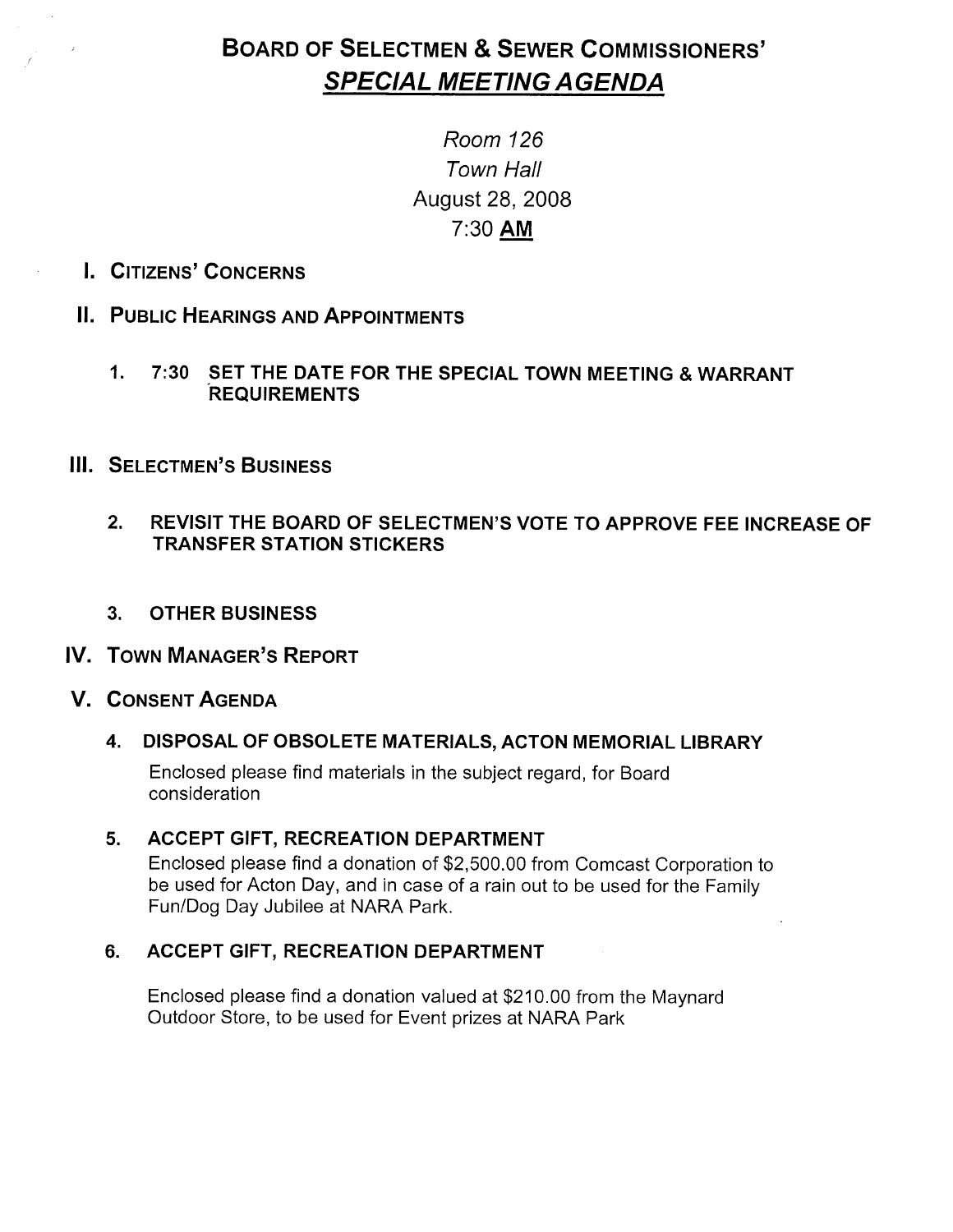## 7. ACCEPT GIFT, RECREATION DEPARTMENT

Enclosed please find a donation of \$300.00 from Acton Toyota, to be used to fund the Moon bounce rental for Acton Day at NARA Park

## 8. ACCEPT GIFT, RECREATION DEPARTMENT

Enclosed please find a donation of \$300.00 from EmbroidMe, to be used to fund the Moon bounce rental for Acton Day at NARA Park

## 9. ACCEPT GIFT, RECREATION DEPARTMENT

Enclosed please find a donation of \$300.00 from the Community Phonebook Company, to be used to fund the Moon bounce Rental for Acton Day at NARA Park

## 10. ACCEPT GIFT, RECREATION DEPARTMENT

Enclosed please find a donation of \$500.00 from the Youth Football Organization, to be used to support the Patriot's mascot, "Pat Patriot" for Acton Day

## 11. ACCEPT GIFT, RECREATION DEPARTMENT

Enclosed please find a donation of \$300.00 from Ameriquest to sponsor the Moon bounce rental for Acton Day at NARA Park

## 12. ACCEPT GIFT, RECREATION DEPARTMENT

Enclosed please find a donation of \$800.00 from Life Care Center of Acton, to be used to fund the Moon bounce on Acton Day, a bon fire on the beach at Winterfest at NARA Park

## 13. ACCEPT GIFT, RECREATION DEPARTMENT

Enclosed please find a donation of \$500.00 from Especially for Pets, to be used for gift certificates and "Goodie Bags" at the Dog Day Jubilee at NARA PARK

## VI. EXECUTIVE SESSION

## ADDITIONAL INFORMATION

Enclosed please find additional correspondence that is strictly informational and requires no Board action.

## FUTURE AGENDAS

September 8 & 22

#### MINUTES PENDING VOTES PENDING COMMITTEE APPOINTMENTS

Toros L. Maksoudian, Conservation Commission (One Associate position open) his materials are at VCC for processing

Brendan Cotter, Recreation Commission Associate position, his materials are at VCC for processing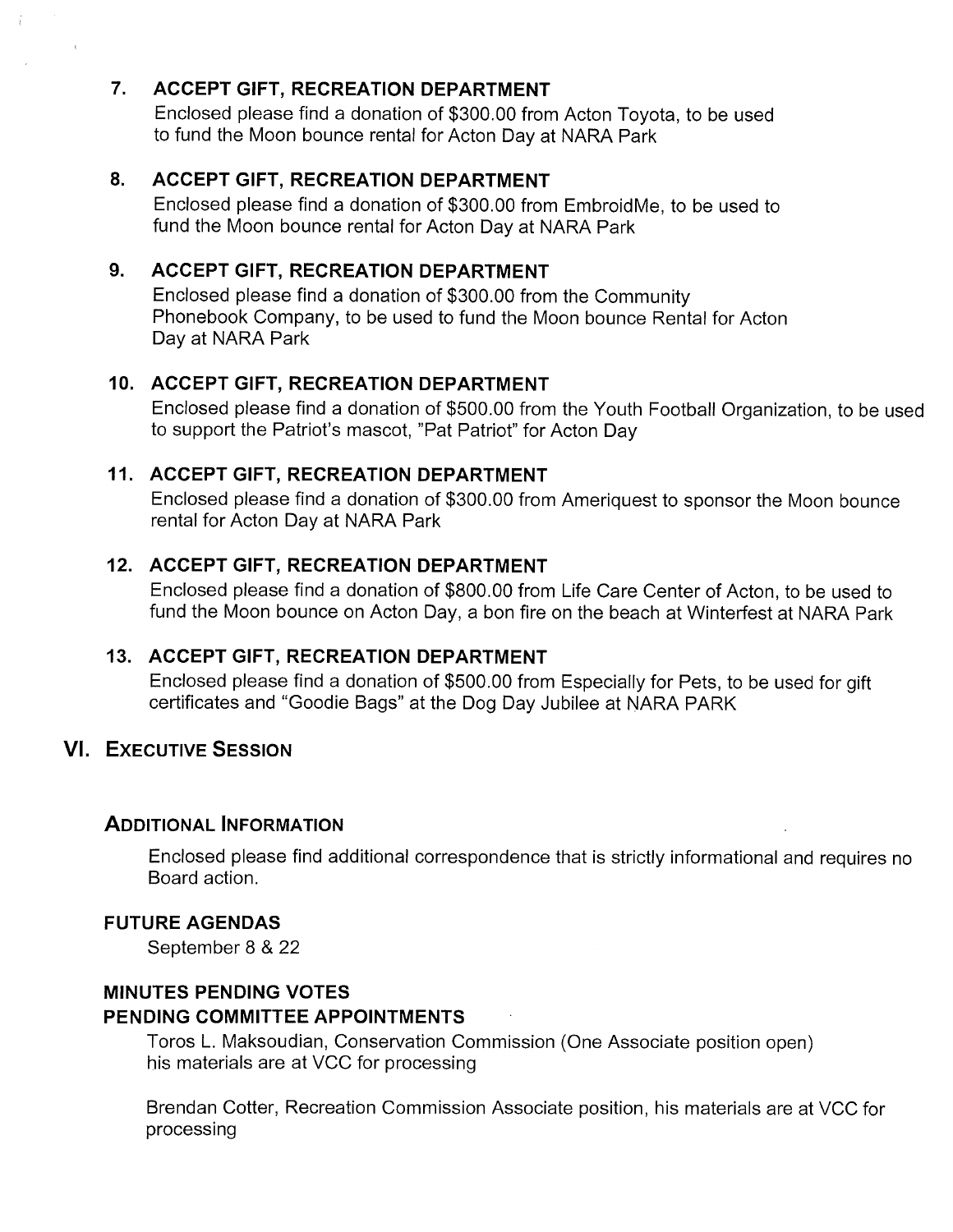## BOARD OF SELECTMEN AND SEWER COMMISSIONERS' MEETING

## August 28, 2008 Acton Town Hall, Room 126  $7:30$  A.M.

Present: Lauren Rosenzweig, Paulina Knibbe, Terra Friedrichs, Andrew Magee, Peter Berry, Town Manager Ledoux, Recording Secretary; Christine Joyce. The meeting was not televised.

#### CITIZENS' CONCERNS

#### OPERATIONAL MINUTE

## PUBLIC HEARINGS & APPOINTMENTS

Lauren described the Acton Voters Group request for a Special Town Meeting. A date must be chosen within 45 days after receipt of the petition and legal and clerical requirements must be met. The only date the school is available is October  $2^{nd}$ . Town staff determined that the school was not available for a Saturday meeting. It was agreed that the date of the Special Town Meeting will be October 2, 2008 at 7:00 P.M. in the High School. Lauren asked the Board to vote on this date. Steve explained the process and noted that October 2 is the 45<sup>th</sup> day. The Board has to sign and post the warrant 14 days prior and the Town Clerk must hold a special registration 10 days prior to the Meeting. We need to open and close the meeting today, or leave it open, Andy noted that the Open Space Committee has two properties for potential purchase. They will draft warrant language to place on the warrant as a place holder, and drop it if it does the negotiations with the owners are not completed in time. Terra asked about CPC funds approval at Town Meeting. Andy explained that the CPC must first vote to approve the purchase before they can be brought before Town Meeting.

Lauren asked Steve what the outcome of keeping the warrant open until Sept.  $8<sup>th</sup>$  would be. We could end up with only the citizen petition Article and anything that the Board may desire to put on the Warrant.

Paulina noted that it is unlikely that anything would be brought forward. PAULINA KNIBBE – Move to close warrant at the end of this meeting. PETER BERRY - second. Motion Withdrawn.

ANDREW MAGEE — Moved to Close the Special Town Meeting Warrant at the completion of the Board of Selectmen's September  $8<sup>th</sup>$  meeting. PETER BERRY – second. UNANIMOUS VOTE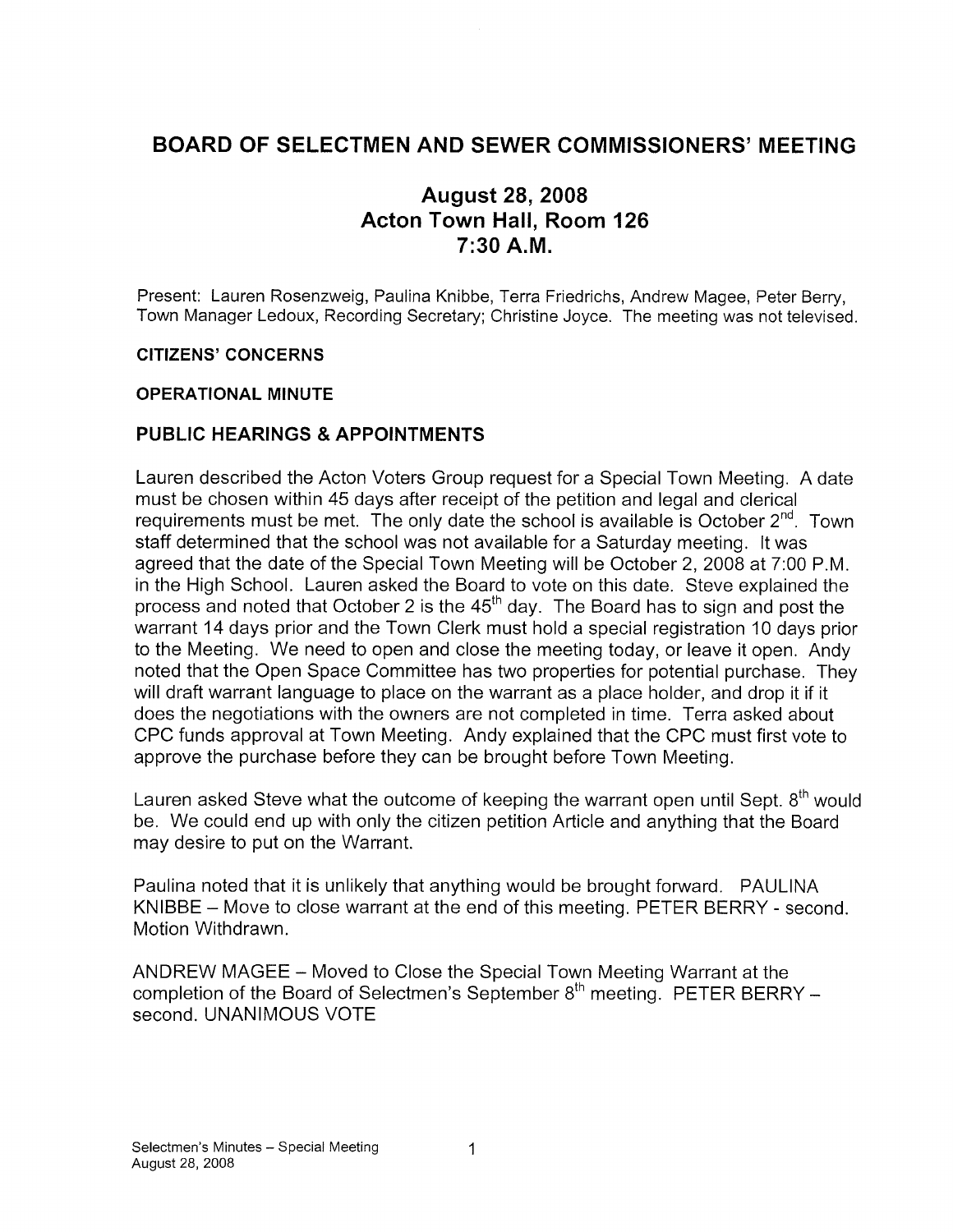ANDREW MAGEE — Moved to set the date for the Special town Meeting on Thursday October 2, 2008 at 7:00 P.M. in the Acton Boxborough Regional High School. LAUREN ROSENZWEIG — second. UNANIMOUS

Andy suggested that the meeting be open and closed on the  $2<sup>nd</sup>$  to get another 45 days. Andy spoke about Saturday meetings. He noted that as far as he could remember we have never had a Saturday Town Meeting. He felt it is not the time to try something new by going to a Saturday. Andy suggested that if we do have a Saturday meeting we should close the town fields and all Recreation Department activities so folks can come to the meeting. In the fall we have 3,000 kids on the playing fields and 6,000 parents driving them around on a typical Saturday. We would have to close town fields.

Peter was not in favor of Saturday meetings and stated that this is too short of a time to change a procedure that has been in place for years. He is not willing to change at the request of an ad hoc suggestion. Terra would like to see Saturday meetings and would like to see a commitment by the Board to put on the ballot which allows working class people to attend and allow them to weigh in at the Town Meeting.

Andy asked about the Saturday date and noted that most people don't even know about this issue and noted that no one knew about the Saturday option. Andy never saw an e-mail about the Saturday Meeting and only knew that it came from a single E-mail list.

Lauren explained that the group (Charlie Kadlec) sent out an e-mail to his E-mail list asking them to let the Board of Selectmen know that folks opinions are on Saturday meetings and to e-mail the Board of Selectmen with their preference. Charlie offered to add Andy to his e-mail list.

Paulina noted that we should not have the Special on a Saturday. She felt that there are good reasons to have it on Saturday, but asked that we wait until the LWV review this issue and wait until they give their report.

Terra said the list is people who are concerned about money are on the list. Andy said he was concerned about money and noted he signed the petition.

Charlie Kadlec asked that we add to the motion the place of the meeting and time, to have it on October  $2^{nd}$  at 7:00 pm at the High School.

Clint Steward read his letter to the Board

Lauren read her response to Clint Steward's letter.

Katrina of 18 Faulkner Hill Road asked that Saturday Town Meetings be discussed as a Non-binding referendum.

Terra asked to put the Saturday versus, week day Town Meeting. Paulina felt we need to talk about improvements to town meeting. Paulina thinks we need to expand the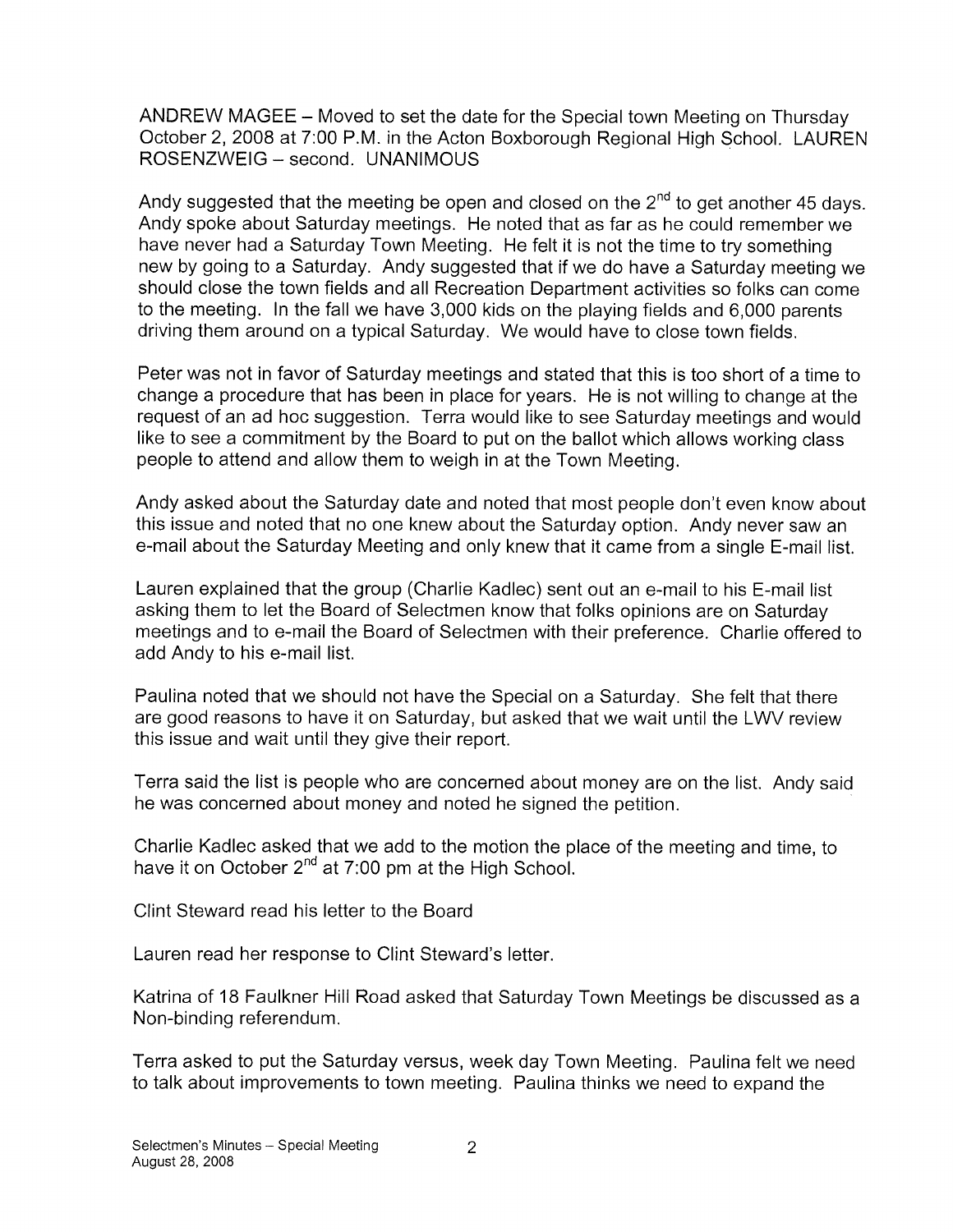scope, and have a broad base discussion at Town Meeting, and ask the League to report to us concerning their report.

Peter Ashton – spoke about opening the meeting on the  $2<sup>nd</sup>$  and closing it to another date. Saturday town meeting would require a change to the Town Charter for the Annual Meeting. He suggested that trying to arrange this Saturday Special is impossible, and many folks are appalled by the suggestion of Saturday Special. He thinks that there are significant problems with Town Meeting and that we need to make it a better vehicle to express concerns. He asked us to wait until the LWV reports. He noted that the Moderator has acknowledged this issue but has chosen to move on with no changes thus far.

## TRANSFER STATION FEE INCREASE

Peter Berry asked that they rescind the Transfer Station vote to increase the stickers. Lauren noted that the FinCom had a discussion about the fees. There had been a recommendation to increase the fees by \$5.00 as the transfer station is not self sustaining and needs to set the fees on what they anticipate our costs will be. The FinCom felt that given the recession and people's dislike of any increases we should not increase the fees at this time. Steve Ledoux said that the short fall is around the \$15,000 range and we set the increase conservatively and could make up any short fall by shifting funds over to cover it. Steve met with Finance Director and Public Works and they feel we can cover this under the present budget.

Andy asked that we rescind the vote to increase the fee ANDREW MAGEE — Moved to rescind the fee increase. TERRA FRIEDRICHS — second. UNANIMOUS VOTE

Paulina originally voted for this as she is concerned that these things not be supported with tax base, but agreed that we could accommodate any shortfalls.

Katrina Bach commented about collecting signatures and about the recycling items at the dump. She asked that the Board seek a Grant to educate the public. Terra said she would like to have Katrina on the Green Team.

Mike Farquhar, 9 Agawam Road spoke about why he is offering a solution. 437 people signed his clip board. He commented on the anger the voters have against the board. He said they are personally angry. The wanted the Saturday meeting he said people feel they are not being heard.

Peter noted that this is a much broader issue than setting the meeting day

The Board asked to have a discussion with the LWV at this Special Town Meeting. 4-1 Terra no. Motion Passes.

#### SELECTMEN'S BUSINESS

#### ALG UPDATE

#### No Report